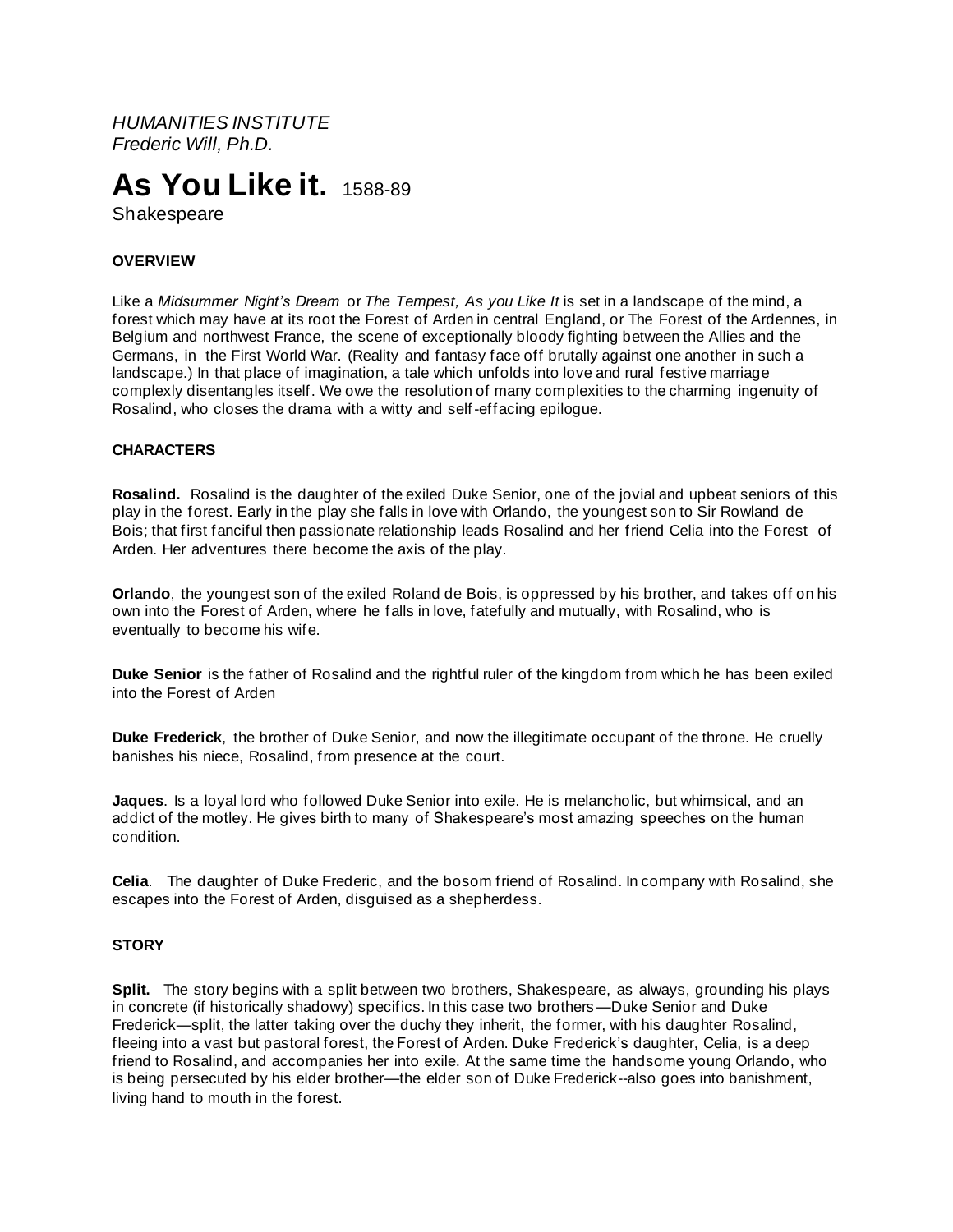**Disguises**. Rosalind and Celia (disguised as Ganymede; male, and Aliena; female) arrive in the forest, where the exiled Duke, Duke Senior, lives with a community of former supporters: among them is an especially loyal lord, Jacques, who is the classic melancholic of Shakespeare's lyric passion. To his imagining we owe such soliloquies as 'All the World's a Stage…'

**Poems.** Adam, Orlando's servant, and Orlando meet up, in the Forest, with the exiled Duke Senior and his followers. Orlando, in parallel with Rosalind, but without having any way to know that fact, remains entranced by the memory of this beautiful young woman, whom he had met and impressed, shortly before he went into exile. Orlando inscribes many of the trees of the forest with simple love poems to Rosalind, who in her forest wanderings sees them.

**Complications.** The shepherdess, Phebe, with whom the shepherd Silvius is in love, has also fallen in love with Ganymede (Rosalind in disguise), though "Ganymede" continually shows that "he" is not interested in Phebe. The country clown Touchstone, meanwhile, has fallen in love with a weak minded shepherdess, Audrey, and tries to woo her. (All this rustic tomfoolery, much of it rising to high comedy, plays out around the Orlando-Rosalind axis, after we have had a good look at Shakespeare's increasingly adroit skill at intercalating different puzzle pieces in the whole of a drama.) William, another shepherd, also attempts to marry Audrey, but is stopped by Touchstone, who threatens to kill him "a hundred and fifty ways". It is clear that there is some impending mass marriage scene on the horizon

**Repentance.** In a dramatic plot-realigning scene, Orlando sees Oliver in the forest and with skill and bravery saves him from being killed by a lioness. At last Oliver repents for his long time abuse of his younger brother, Orlando. Oliver meets Aliena (Celia) and falls in love with her. Rosalind sees resolutions everywhere. Oliver and Celia agree to marry, as of course do the deeply infatuated Rosalind and Orlando. Orlando and Rosalind, Oliver and Celia, Silvius and Phebe, and Touchstone and Audrey all are married in the final [scene.](https://en.wikipedia.org/wiki/Scene_(drama)) At this point the trends of happiness are so potent that we discover that Duke Frederick also has repented; that even the superstructure of the drama has to be realigned. The Duke decides to restore his legitimate brother to the [dukedom](https://en.wikipedia.org/wiki/Duke) and to adopt a religious life. Jacques, ever melancholic, declines their invitation to return to the court, preferring to stay in the forest and to adopt a religious life as well. Rosalind tops it all off with a saucy epilogue recommending men to women, and vice versa, and saluting the power of love to overcome inarticulateness,

## **THEMES**

**Love** From the outset of the play, we see the importance of love taking place 'at first sight,' as Christopher Marlowe put it. When Rosalind watches Orlando beat the highly favored Charles, in a wrestling match, she is totally captivated. Like Orlando, who also goes into banishment in the Forest of Arden, Rosalind can think of nothing but the handsome young man who won his match, nor he of anything but the lovely free spirited Rosalind, to whom he carves love poems on all the trees in the forest.

**Greediness** The provocation to this wonderful play about love and joy is provided by the driver of greed. And competitiveness. Duke Frederick has nudged his brother out of the way, for control of their hereditary duchy. Greed and then vindictiveness seem to have pushed the Duke to exile his brother and his retinue, as well as his niece Rosalind. He is thwarted, in the end, by the insistence of his daughter, Celia, to follow her dear friend Rosalind. In the end Duke Frederick has made so many enemies that he repents his greed and power politics.

**Resolution** Rosalind is the very image of fantasy, female planning, and high intelligence in that kind of solving of life problems which are frequently presented as puzzles—Who came from where, and when? Who will marry whom, and how will that sort out with the other candidates?—in Shakespeare's comedies. Her plotting, for that is her drive toward Orlando, starts with her adopting the Ganymede disguise, and playing herself out as a guy, to the extent she can, which is limited, and ends with her resolving the main players, but also the assorted rustics, into their own appropriate marriage slots.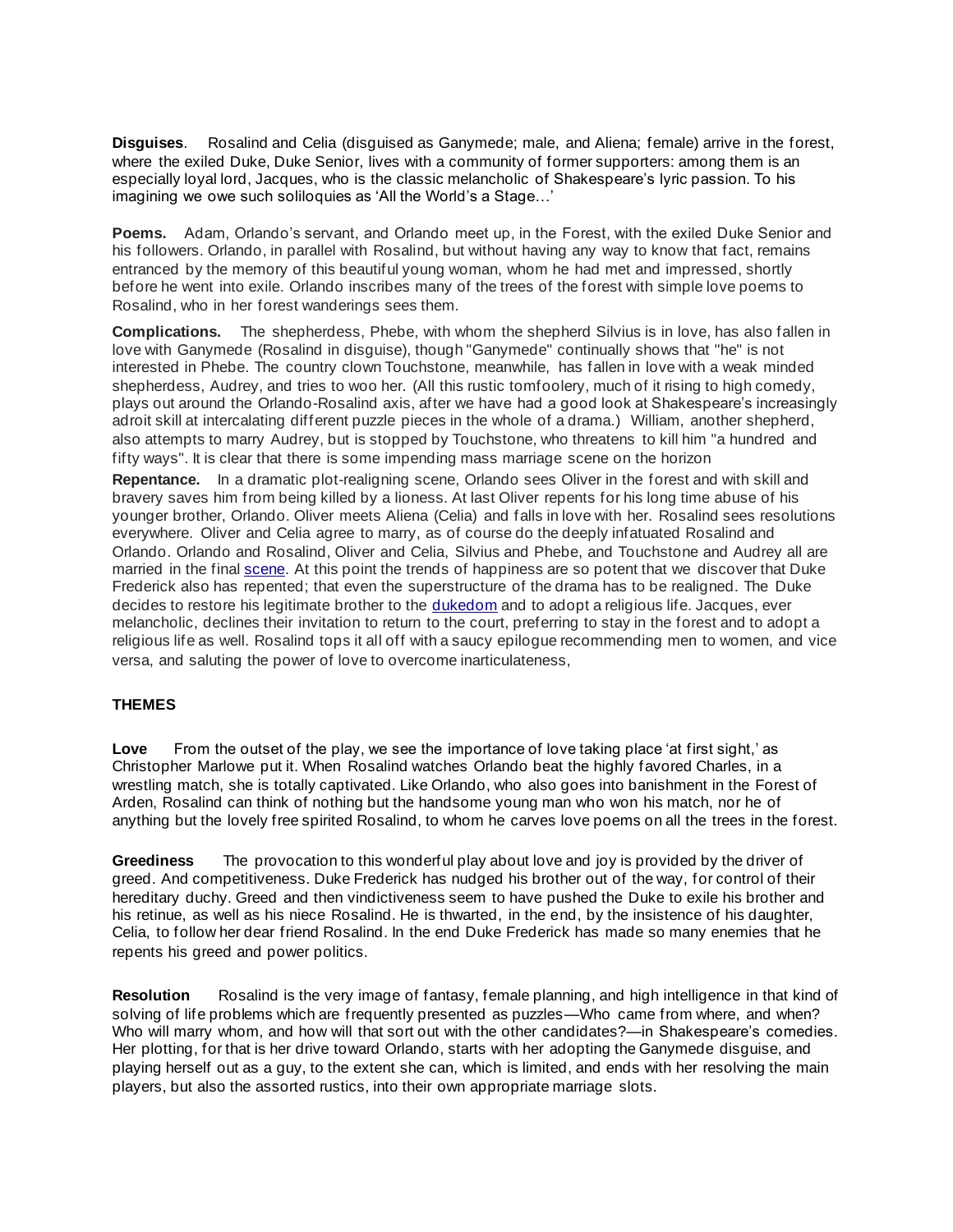**Humanity** In Act II, vii, Jacques, the lord who has faithfully followed Duke Senior into the forest, launches into a soliloquy on 'the seven ages of man.' This insightful and deeply imagined purview of the human condition has haunted all serious humanists, since first it was penned. Shakespeare, through the motley fool Jacques, seems to adopt a ruthless but sharply accurate vision of mankind's trajectory through life.

CHARACTER ANALYSIS

## **ROSALIND**

**Character** The main character is the fascinating Rosalind. At the beginning of the play, when first fielding the news of her own banishment, Rosalind thinks first of the pain she will feel, at separation from Celia, her beloved friend. (Celia settles the issue by determining to follow her friend.) She sees at once the dangers facing two women as they head out alone into the Forest of Arden, and she hits on the disguises—Ganymede, Aliena—by which they are to pretend, for as long as they can stand it, to be man and woman. The breaking point, for Rosalind, comes when the rustic girl Phoebe falls in love with her, and she (Rosalind) realizes that sooner or later she will need to disclose her gender identity, which she does with gusto after she has rematched herself with Orlando in the forest. The geometrically perfect apportioning of marriages, at the very end, is the beautiful result of Rosalind's planning, as is her epilogue, in which she wraps up the whole tale.

**Parallels** Roasalind touches the essence of the feminine, what Goethe called 'das ewig weibliche,' 'the eternally female,' that essential condition he was at the time pinning on Helen of Troy, in his *Faust.*Helen herself, therefore, might be a starting parallel to Rosalind, different though their conditions and ages might be. The toothless old Trojan men, sitting on the ramparts of their city, as death and destruction came down around them, saw Helen climbing the staircase into her quarters, and muttered to one another 'it was worth it.' Antigone, from the angle of passionate female youth, expressed the same irrepressible female determination, to do her duty by her male kin. She was too strong for the macho bureaucrat, Creon. To jump, what more of a feminine minx could one devise than Estella in Dickens' *Great Expectations*? Pip faces, in her, all the perplexity the male brings, to the bundle of fantasies, insights, and allurements the eternally feminine exerts.

## **Illustrative moments**

**Faithful** Rosalind remains true, throughout, to her bosom friend, Celia. They trudge together through the Forest of Arden, eat what they can find, and sleep where they can, until finally they meet up with Duke Senior's welcoming team. Rosalind remains fiercely faithful to her first impressions of the handsome Orlando as he throws the redoubtable Charles in the wrestling match that opens the play

**Impulsive** Rosalind falls in love at first sight, when she observes the wrestling match in which Orlando defeats the renowned Charles. She makes no calculations, about how her family and his would fit together, and she has no idea how she wlll remain in touch with Orlando. But she knows that love will find a way, for she has seen it in his eyes too.

**Organized** It is Rosalind, under the pressure of Phebe, who has fallen in love with her thinking she is a man, who devises a formula for getting all of the amorous couples effectively paired off. The prompt to this ingenious formulation is Phebe's own mistaken love for what she takes to be the handsome Ganymede.

**Antic** It goes with Rosalind's light hearted and antic spirit, that she is whimsical, a tease, and that, like Beatrice in *Much Ado about Nothing*, she is endlessly witty and inventive in language. How could